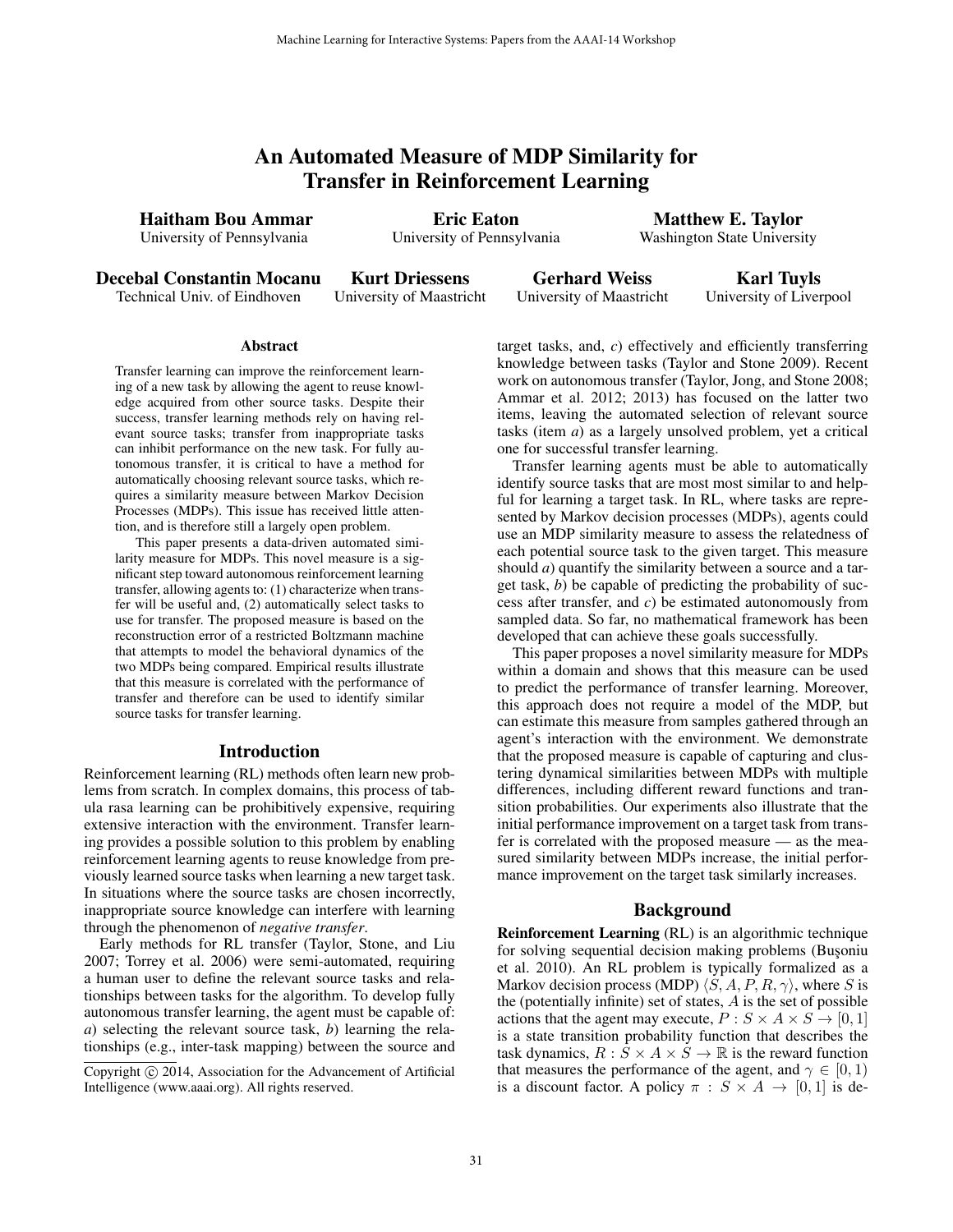fined as a probability distribution over state-action pairs, where  $\pi(s, a)$  represent the probability of selecting action a in state s. The goal of an RL agent is to improve its policy, aiming to reach the optimal policy  $\pi^*$  that maximizes the expected cumulative future rewards  $\mathbb{E}_{\pi} \left[ \sum_{t=0}^{\infty} \gamma^t R(s_t, a_t) \right]$ .

Although successful, RL techniques are hampered by the complexity required to attain successful behaviors in challenging domains. Transfer learning is a collection of techniques that have been introduced to remedy this problem.

Transfer Learning (TL) aims to improve learning times and/or behavior of an agent by re-using knowledge from one or more *source tasks* to improve learning on a new *target task*. Let  $\mathcal{T}_1 = \langle S_1, A_1, P_1, R_1, \gamma_1 \rangle$  represent a source task and let  $\mathcal{T}_2 = \langle S_2, A_2, P_2, R_2, \gamma_2 \rangle$  represent a target task. Each of these tasks is given by an MDP that might differ from the other in all five of its constituents. The differences between two tasks can be divided into: *a*) domain, *b*) reward function, and *c*) dynamical differences. A domain is defined as the state and action spaces of an MDP. When the domains are different from one another, an inter-task mapping (Taylor, Stone, and Liu 2007) is needed to facilitate transfer between the tasks. In this work, the focus is on autonomous transfer within the same domain, i.e., we consider only differences in the reward and dynamics of the tasks.

Although TL has been shown to be successful in many RL domains, the performance of any TL algorithm necessarily depends on the choice of the source and target tasks. When these tasks are similar, transfer is expected to aid the agent's behavior in  $\mathcal{T}_2$ . On the other hand, if the source and target tasks are too dissimilar, the benefit of transfer is reduced, and transfer may even decrease the target agent's performance. Unfortunately, the choice of these tasks is mostly done in an ad-hoc fashion, often based on the designer's intuition (Taylor and Stone 2009). A key problem is that similarity between MDPs is not always clear from an intuitive inspection. Specifically, even when two tasks do not appear similar at first sight, inter-task mappings can potentially be learned and enable positive transfer. For instance, Bou Ammar et al. (2012) have shown positive transfer between the Mountain Car and Cart-Pole tasks, showing both the potential benefits of transfer between very different tasks, and the potential difficulties in determining which tasks can and cannot be used effectively for transfer.

## An Automated MDP Similarity Measure

A similarity measure between MDPs will help practitioners in the field of TL for RL in formalizing and evaluating newly proposed algorithms. First, it will quantify the ad hoc choices made when selecting source and target tasks. Second, such a measure is considered to be the first step in attaining a well-founded performance criterion for TL in RL tasks. For instance, bounds on transfer algorithms can now be attained as a function of this measure. To our knowledge, only a few similarity measures between MDPs have been proposed. One notable example are bisimulation metrics (Ferns et al. 2006; Ferns, Panangaden, and Precup 2011), which quantify differences between MDPs. However, these techniques require the manual definition of a measure between tasks, and either operate in discrete state space MDPs or require high computational effort (e.g., infinite dimensional linear programming). In contrast, our proposed approach is: *a*) data-driven in the sense that the metric is acquired from MDP transitions, *b*) operational in continuous state spaces, and *c*) is computationally tractable.

## MDP Similarity Measure

This section introduces the method for computing a similarity measure between MDPs. We first discuss Restricted Boltzmann Machines, as they form the core of our approach. We then introduce *RBDist*, a similarity measure that uses RBMs to relate same-domain MDPs. The main idea is that we can use an RBM to describe different MDPs in a common representation, providing a similarity measure. We first use an RBM to model data collected in the source task, yielding a set of relevant and informative features that characterize the source MDP. These features can then be tested on the target task to assess MDP similarity.

#### Restricted Boltzmann Machines

Restricted Boltzmann machines (RBMs) are energy-based models for unsupervised learning. They use a generative model of the distribution of training data for prediction. These models employ stochastic nodes and layers, making them less vulnerable to local minima (Salakhutdinov, Mnih, and Hinton 2007). Further, due to multiple layers and the neural configurations, RBMs posses excellent generalization abilities. For example, they have been shown to successfully discover informative hidden features in unlabeled data (Bengio 2009). RBMs are stochastic neural networks with bidirectional connections between the visible and hidden layers (Figure 1). This allows RBMs to posses the capability of regenerating visible layer values, given a hidden layer configuration. The visible layer represents input data, while the hidden layer discovers more informative spaces to describe input instances. Therefore, RBMs could also be seen as density estimators, where the hidden layer approximates a (factored) density representation of the input units.

Formally, an RBM consists of two binary layers: one visible and one hidden. The visible layer models the data while the hidden layer enlarges the class of distributions that can be represented to an arbitrary complexity (Taylor, Hinton, and Roweis 2011). This paper follows standard notation where  $i$  represents the indices of the visible layer,  $j$  those of the hidden layer, and  $w_{i,j}$  denotes the weight connection between the  $i^{th}$  visible and  $j^{th}$  hidden unit. We further use  $v_i$  and  $h_j$  to denote the state of the  $i^{th}$  visible and  $j^{th}$  hidden unit, respectively. The state energy function is given by:

$$
E(v, h) = -\sum_{i,j} v_i h_j w_{ij} - \sum_i v_i b_i - \sum_j h_j b_j \quad , \quad (1)
$$

where  $b_i$  and  $b_j$  represent the biases of the visible and invisible nodes respectively. The first term,  $\sum_{i,j} v_i h_j w_{ij}$ , represents the energy between the hidden and visible units with their associated weights. The second term,  $\sum_i v_i b_i$ , represents the energy in the visible layer, while the third term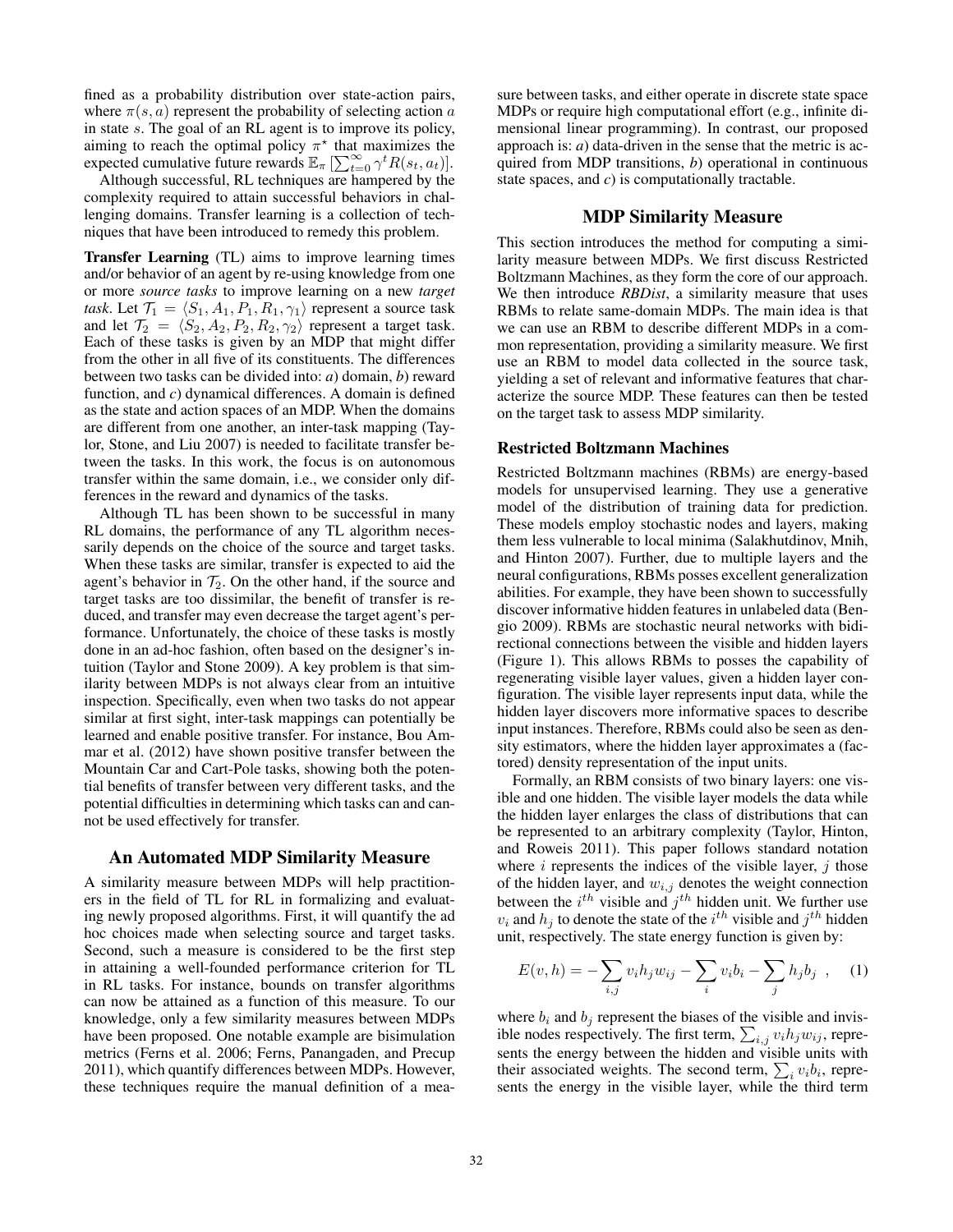represents the energy in the hidden layers. The joint probability of a state of the hidden and visible layers is:

$$
P(v,h) \propto \exp(-E(v,h)). \tag{2}
$$

To determine the probability of a data point represented by a state  $v$ , the marginal probability is used, summing out the state of the hidden layer:

$$
p(v) \propto \sum_{h} \exp\left(-\sum_{i,j} v_i h_j w_{ij} - \sum_i v_i b_i - \sum_j h_j b_j\right). \tag{3}
$$

The above equations can be used for any given input to calculate the probability of either the visible or the hidden configuration, which can then be used to perform inference.

#### Contrastive Divergence Learning

Learning in RBMs means determining the weight connections and biases such that the likelihood is maximized. To maximize the likelihood of the model, the gradient of the log-likelihood with respect to the weights must be calculated. Unfortunately, computing these gradients is intractable in RBMs. Hinton (2002) proposed an approximative learning method called *contrastive divergence* (CD). In maximum likelihood, the learning phase actually minimizes the Kullback-Leiber (KL) distance between the input data distribution and the approximated model. In CD, however, learning follows the gradient of

$$
CD_n = D_{KL}(p_0(\boldsymbol{x})||p_\infty(\boldsymbol{x})) - D_{KL}(p_n(\boldsymbol{x})||p_\infty(\boldsymbol{x})) ,
$$

where  $p_n(\cdot)$  is the distribution of a Markov chain starting from  $n = 0$  and running for a small number of n steps. Since the visible units are conditionally independent given the hidden units and vice versa, a step of Gibbs sampling can be carried in two half-steps: (1-forward) update all the hidden units, and (2-backward) update all the visible units. Let  $\boldsymbol{v} = [v_1, \dots, v_{n_v}]$  and  $\boldsymbol{h} = [h_1, \dots, h_{n_h}]$ , where  $v_i$  and  $h_j$  represents the values of the  $i^{th}$  visible and  $j^{th}$  hidden neuron respectively. Also, let  $W \in \mathbb{R}^{n_h \times n_v}$  represent the matrix of all weights. Then,  $CD<sub>n</sub>$  updates the weights by:

$$
w_{ij}^{\tau+1} = w_{ij}^{\tau} + \alpha \left( \langle \langle h_j v_i \rangle_{p(h|\mathbf{v};\mathbf{W})} \rangle_0 - \langle h_j v_i \rangle_n \right) ,
$$

where  $\tau$  is the iteration,  $\alpha$  is the learning rate,  $\big\langle \langle h_j v_i \rangle_{p(\boldsymbol{h}|\boldsymbol{v};\boldsymbol{W})} \big\rangle_0 \; = \; \frac{1}{N} \sum_{n=1}^N v_i^{(n)} P(h_i^{(n)} \; = \; 1 | \boldsymbol{h}; \boldsymbol{W}),$ and  $\langle h_j v_i \rangle_n = \frac{1}{N} \sum_{n=1}^N v_i^{(n)G_l} P(h_j^{(n)G_l} | \mathbf{h}^{(n)G_l}; \mathbf{W})$ . N is the total number of input instances and  $G_l$  indicates that the states are obtained after *l* iterations of Gibbs sampling from the Markov chain starting at  $p_0(\cdot)$ .

## Restricted Boltzmann Machine Distance Measure

In this section, we propose *RBDist* as a distance measure between MDPs; Algorithm 1 provides a complete description of the approach. To measure the similarity of two MDPs, we first sample them uniformly to generate data sets  $\mathcal{D}_1$  =  $\{\langle s_1^{(j)}, a_1^{(j)}, s_1'^{(j)} \rangle\}_{j=1}^m$  and  $\mathcal{D}_2 = \{\langle s_2^{(k)}, a_2^{(k)}, s_2'^{(k)} \rangle\}_{k=1}^n$ , where  $s_1^{\prime(j)} \sim P_1(s_1^{(j)}, a_1^{(j)}), s_2^{\prime(k)} \sim P_2(s_2^{(k)}, a_2^{(k)}),$  and  $m$ and *n* represent the number of samples from  $\mathcal{T}_1$  and  $\mathcal{T}_2$ , respectively. We then use the source task data set  $\mathcal{D}_1$  to train



Figure 1: An illustration of the similarity measure between MDPs with shared state-action spaces. Both the training and reconstruction steps use contrastive divergence (CD).

| <b>Algorithm 1 RBDist: Shared State and Action Spaces</b>                                                                                                      |
|----------------------------------------------------------------------------------------------------------------------------------------------------------------|
| 1: <b>Input:</b> $T_1$ samples: $\mathcal{D}_1 = \{ \langle s_1^{(j)}, a_1^{(j)}, s_1^{(j)} \rangle \}_{i=1}^m$ ,                                              |
| $T_2$ samples: $\mathcal{D}_2 = \{ \langle s_2^{(k)}, a_2^{(k)}, s_2'^{(k)} \rangle \}_{k=1}^n$<br>2: Use $\mathcal{D}_1$ to train an RBM yielding $(v, h, W)$ |
|                                                                                                                                                                |
| 3: for $k=1$ to n do                                                                                                                                           |
| 4: Reconstruct each sample from $D_2$ in a single                                                                                                              |
| forward healwood Cibbs stan using                                                                                                                              |

forward-backward Gibbs step using:  
\n
$$
p(\mathbf{v}|\mathbf{h}, \mathbf{W}) = \prod_{i=1}^{n_v} \mathcal{N}(\mathbf{\mu}_i, \boldsymbol{\Sigma})
$$
\nwith 
$$
\mathbf{\mu}_i = \sum_{i=1}^{n_h} w_{i,f} h_f + b_i
$$

 $f=1$ <br>5: Compute the reconstruction error  $e_k = L_2(\langle s_2^{(k)}, a_2^{(k)}, s_2'^{(k)} \rangle_0, \langle s_2^{(k)}, a_2^{(k)}, s_2'^{(k)} \rangle_1)$ 

6: end for

7: **Return:** the mean of all errors  $\mathbf{E} = \frac{1}{n} \sum_{k=1}^{n} e_k$  as the measure between the MDPs.

an RBM (line 2) to describe the transitions in a richer feature space. The idea is that if the rich feature space is informative enough, the learned  $RBM<sup>1</sup>$  will not only be capable of reconstructing samples from the source MDP, but also from similar MDPs. We then use this learned RBM to reconstruct samples from the other MDP, as shown in lines 4 and 5 of Algorithm 1. The reconstruction error of a sample is defined as the Euclidean distance between the original sample and its reconstruction after a single forward-backward Gibbs step. The difference measure between the two MDPs, referenced from now on as *RBDist*, is defined as the average reconstruction error of all  $\mathcal{T}_2$  samples.

<sup>&</sup>lt;sup>1</sup>In reinforcement learning problems the input data can potentially be continuous. For RBMs to be capable to deal with continuous data the visible layer units are equipped with Gaussian activations rather than sigmoids. Such an RBM is typically referred to as Gaussian-Bernoulli RBM.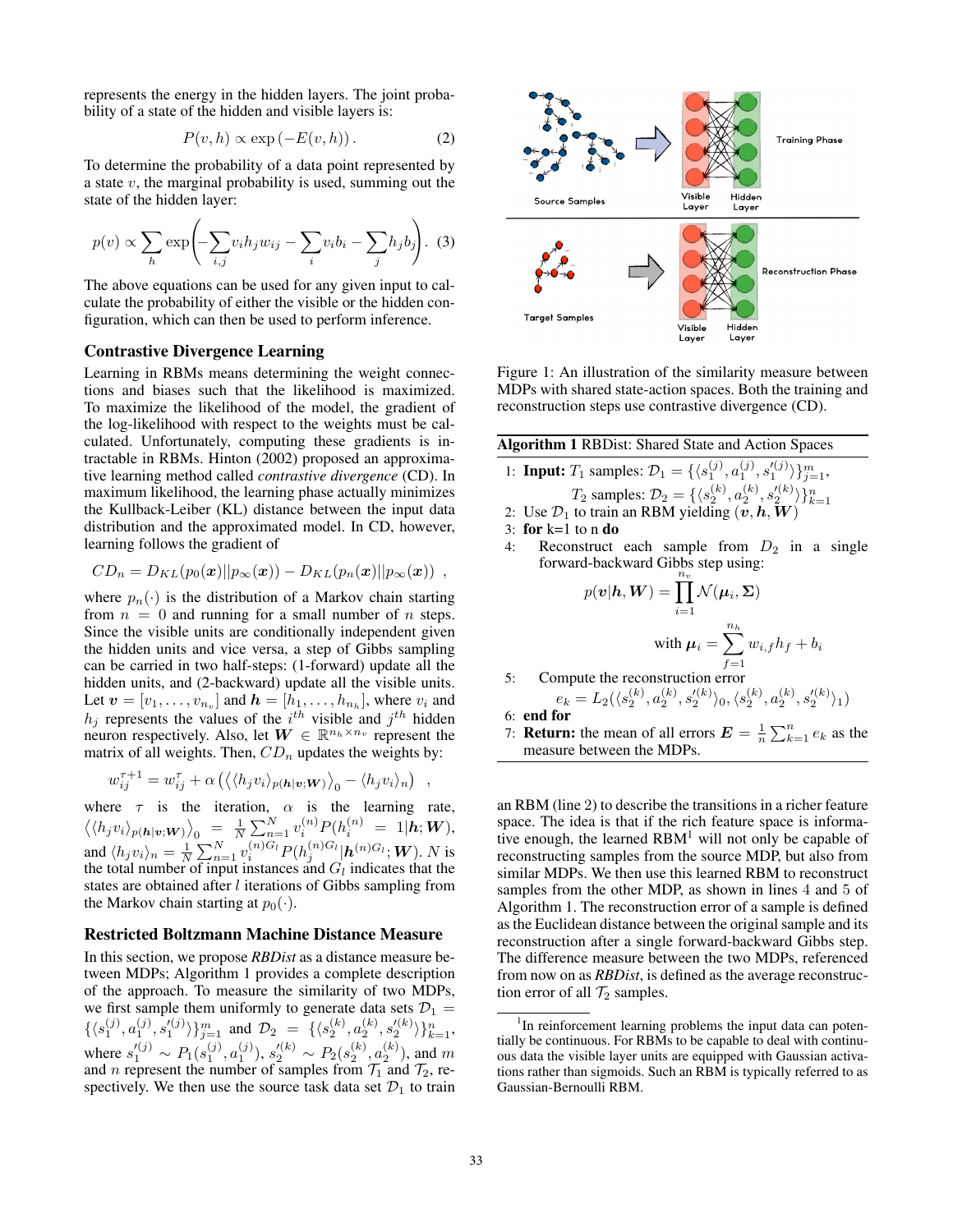# Experiments

Dynamical phases are vital for autonomous transfer. For example, consider the task of controlling an oscillatory system. A car with small mass in the mountain car problem needs a substantial number of oscillation to reach the top of the hill. Given source tasks with their optimal policies, we speculate that transferring from the source that exhibits close dynamical similarities to the target will produce better results compared to transferring from a less similar one.

**Hypothesis 1** *Given a target task,*  $\mathcal{T}_2$ *, and*  $n_S$  *source tasks,*  $\mathcal{T}_1^{(1)}, \ldots, \mathcal{T}_1^{(n_S)},$  transferring from a source task in a similar  $d$ ynamical phase produces greater positive transfer to  $\mathcal{T}_2.$ 

We conducted two sets of experiments to test the above hypothesis. In the first experiment, we used RBDist to cluster tasks in their corresponding dynamical phases. Clustering results indeed shows that RBDist is capable of automatically discovering such dynamical phases in each of the inverted pendulum (IP), cart-pole (CP), and mountain car (MC) tasks. In the second experiment, transfer results show that: *a*) RBDist correlates with transfer performance, and *b*) transferring from tasks with similar dynamical phases produces greater positive transfer.

#### Experimental Domains

We evaluated RBDist on three domains, shown in Figure 2.

Inverted Pendulum (IP): The state of the IP is characterized by two variables: the angle  $\theta$  and angular velocity  $\theta$ of the pendulum. The agent's goal is to balance the pendulum in an upright position by choosing actions consisting of two torques values  $\tau = [-10, 10]$  in units of Newton meters ( $Nm$ ). The agent receives a reward of  $-1$  on every time step the pendulum is outside  $-\frac{\pi}{9} < \theta < \frac{\pi}{9}$  and  $+1$  for every time step its angle is in the target region.

Cart Pole (CP): The CP's state is described by the angle and angular velocity of the pole and the position and velocity of the cart:  $s = \langle \theta, \dot{\theta}, x, \dot{x} \rangle$ . The action space<sup>2</sup> is a set of 11 equally distanced linear forces between [−1, 1]. The agent's goal is to stabilize the pole in an upright position. A reward of  $+1$  is delivered to the agent at each step the angle is between  $-\frac{\pi}{9} < \theta < \frac{\pi}{9}$  and the position is  $-4 < x < 4$ , otherwise the reward is  $\tilde{0}$ .

Mountain Car (MC): The MC state is described via the position x and velocity  $\dot{x}$  of the car. The agent can choose from a discrete set of linear forces  $F = [-1, 0, 1]$ . The car starts at the bottom of the hill and has to drive to the top. The torque is insufficient to drive the car straight to the goal state, and therefore, the agent must oscillate to reach the goal position, where it receives a positive reward. The position of the car is bounded between  $-1.5 < x < 1$  and the velocity is bounded between  $-0.007 < \dot{x} < 0.007$ .



Figure 2: Experimental domains

#### Dynamical Phase Discovery & Clustering

Each of the above systems exhibits different dynamical phases, depending on the parameter values of their transition models, i.e., oscillatory, damped, or critically damped. Each of the phases require a substantially different control policy in order to attain the desired optimal behavior. To test RBDist, each of the above systems was intentionally set to these different phases by varying their dynamical parameters. Samples from each setting were used to measure the similarity to other settings using Algorithm 1.

Inverted Pendulum Experiments To set the system in different phases the inertia of the rod, J, and the damping constant, b, between the rod and the wall-pin were varied, leading to three different clusters: (1) low damping with high inertia, and thus high oscillations; (2) medium damping with high inertia, resulting in oscillations but at medium frequencies; and (3) high damping such that the system does not oscillate. A random system belonging to the oscillating phase cluster was chosen as a reference and RBDist was used to determine the similarity to the other systems. Results are shown in Figure 3(a). The x-axis corresponds to 50 different MDPs randomly sampled in each of the three different phases (or clusters) of the system. Each sample set contained 5,000 transitions. The y-axis represents the similarity of these different MDPs to the reference MDP. Different colors (red, green, and blue) show the ground truth of the different phases for all 50 MDPs. Figure 3(a) shows that similar phases result in similar differences in RBDist. The first MDPs with the smallest differences all belong to the highly oscillating phase of the IP system, as does the reference MDP. The second phase, i.e., showing medium oscillation (indicated as green dots in Figure 3(a)) results in a bigger difference than the highly oscillating phase, and a smaller difference than the third, damped phase.

<sup>&</sup>lt;sup>2</sup>The actions space was discretized to show that RBDist is robust to such representational differences. A set of experiments with different discretization setting attained similar results as the ones shown in Figures 3(a), 3(b), and 3(c).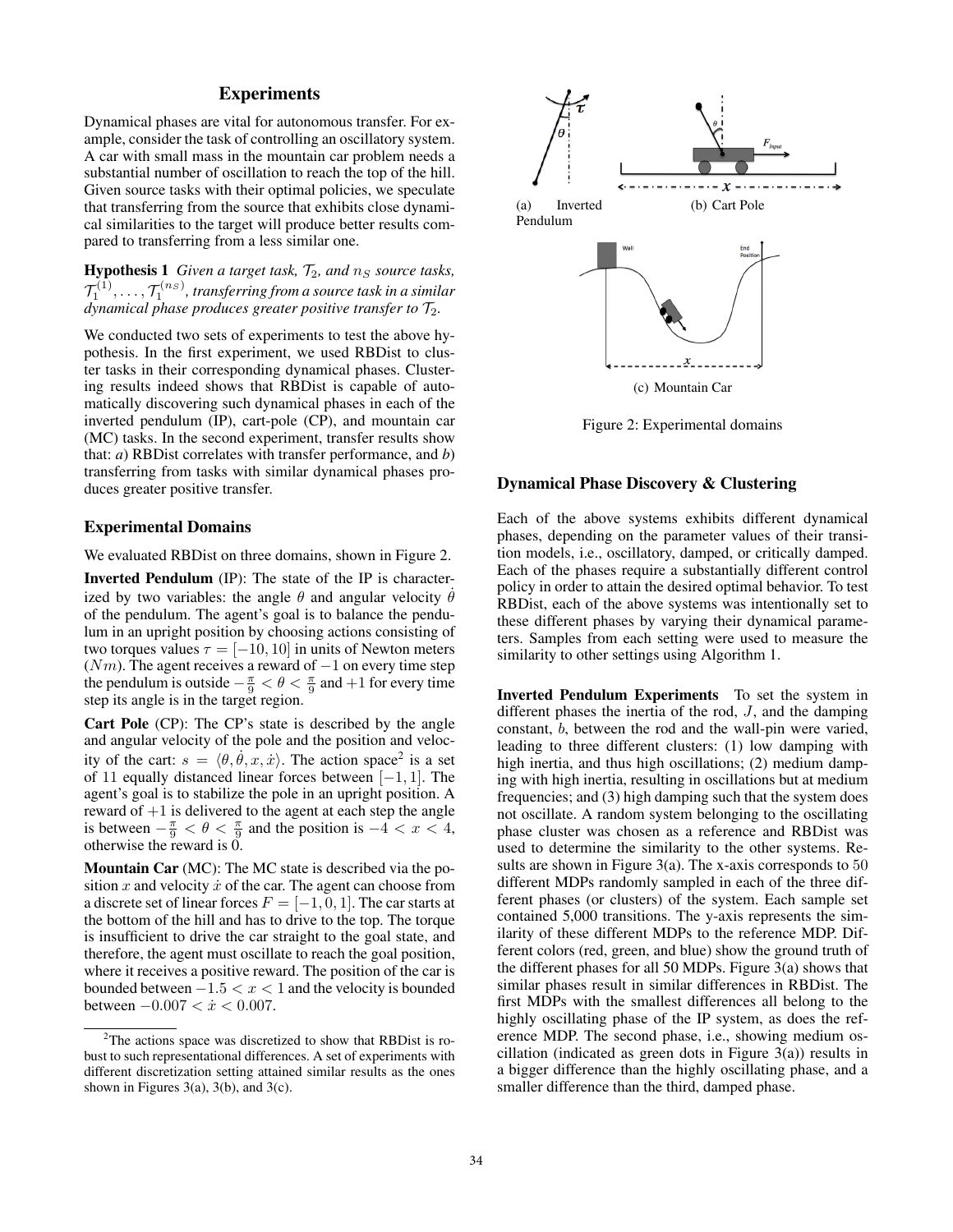

Figure 3: Plots a–c show RBDist values for the three different phases of each domain in reference to an MDP from the red phase of that domain. Plots d–f show the Jumpstart results in each domain, demonstrating a correlation between the attained jumpstart and RBDist values. These figures represent the results of all learning algorithms.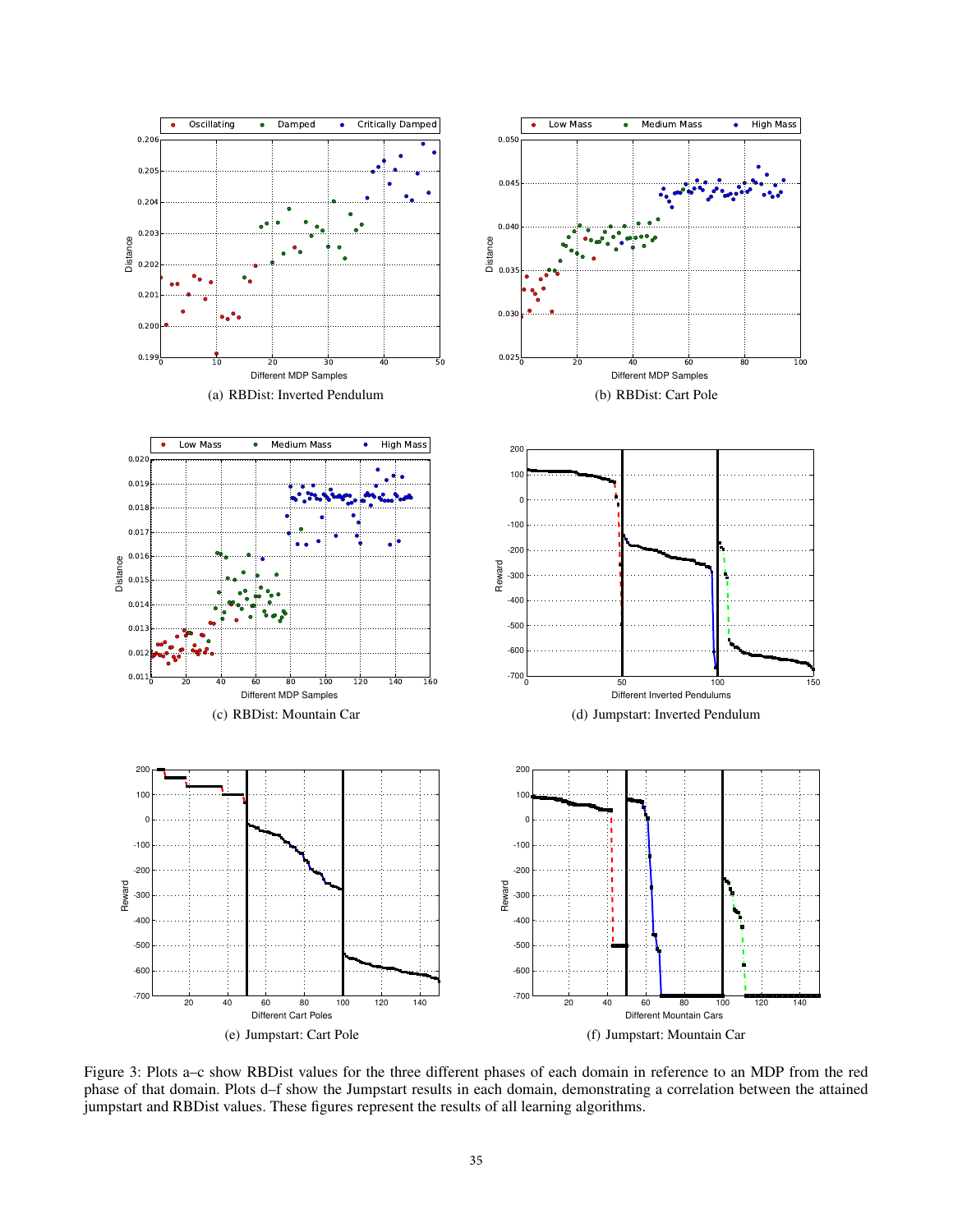Cart Pole and Mountain Car Experiments Similar experiments were performed on the CP and MC systems. For CP, the length (related to the inertia of the pole) and the damping constant were modified to put the system in the three different phases. For MC, the mass of the car was varied to set the car in one of the three phases, as described above. As before, a random system belonging to the oscillating phase set was chosen as a reference for each domain, and 50 different MDPs were randomly sampled in each of the three different phases for each system. Figures 3(b) and 3(c) again show that the proposed measure was capable of automatically clustering tasks with similar dynamics.

These experimental results lead us to the following conclusion: *RBDist is capable of discovering relevant phases in dynamical systems.*

## Predicting Transfer Performance

To determine whether RBDist can be used to predict transfer quality, we tested the correlation between RBDist and the transferability between tasks. We measured transfer performance between tasks based on the jumpstart — the increase in initial performance on the target task from transfer from the source task.

We learned the optimal source policy on the reference MDP in each of the benchmarks using either SARSA with Q tables, Fitted-Q Iteration (FQI), or Least Squares Policy Iteration (LSPI). For transfer learning, we used either the optimal source task Q-values, Q-value parametrization, or optimal policy parametrization to initialize the target task Q tables, Q-function parameters, or policy parameters for each of SARSA, FQI, or LSPI, respectively. The policies specified by these initializations were then greedily followed and the jumpstart (i.e., the performance improvement without additional learning over no transfer) was averaged over 300 episodes.

Figures 3(d)–3(f) show a strong correlation between RB-Dist and transfer performance, demonstrating that when the source and target task are similar according to RBDist, we obtain high transferability and vice versa. These results also show that there is a decreasing gain from transfer learning when the source tasks become less similar to the target task. In some cases, we see that it is possible for MDPs belonging different clusters to yield high jumpstart gains, but this is relatively rare. These plots show the results of all three RL algorithms, revealing that similar transfer results were attained regardless of the adopted RL method. Therefore, we can also see that RBDist is independent of the learning method.

#### **Conclusion**

We have proposed RBDist as a similarity measure for MDPs based on restricted Boltzmann machines. Our experiments have shown that RBDist: *a*) automatically discovers dynamical phases of MDPs, and *b*) predicts transfer performance between the source and target tasks. In addition to its usefulness for ensuring high performance in transfer learning, we believe that the RBDist measure is of importance to the general RL community. There have been numerous RL algorithms proposed, typically evaluated on a handful of benchmarks, using a set of parameters tuned on each MDP. Unfortunately, this can lead to the problem of empirical overfitting (Whiteson et al. 2011) (i.e., an algorithm can work well given specific MDP parameters values, but not when using other parameter values or different MDPs). With the help of RBDist, RL algorithms can be evaluated over a welldefined set of MDPs. A natural extension of this work is to consider MDPs with different domains. In this case, different domains might have different dimensionalities, and so deep belief networks (DBNs) could be used in place of RBMs. As another direction for future work, RBDist could be used to dynamically choose relevant source tasks, enabling autonomous transfer scenarios where the agent must learn long sequences of tasks.

#### Acknowledgements

This work was supported in part by ONR N00014-11-1- 0139, AFOSR FA8750-14-1-0069, and NSF IIS-1149917. We thank the reviewers for their helpful suggestions.

## References

Ammar, H. B.; Taylor, M. E.; Tuyls, K.; Driessens, K.; and Weiss, G. 2012. Reinforcement learning transfer via sparse coding. In *Proceedings of the 11th Conference on Autonomous Agents and Multiagent Systems* (AAMAS).

Ammar, H. B.; Mocanu, D. C.; Taylor, M. E.; Driessens, K.; Weiss, G.; and Tuyls, K. 2013. Automatically mapped transfer between reinforcement learning tasks via three-way restricted Boltzmann machines. In *Proceedings of the European Conference on Machine Learning* (ECML).

Bengio, Y. 2009. Learning deep architectures for AI. *Foundations and Trends in Machine Learning* 2(1):1–127.

Busoniu, L.; Babuška, R.; De Schutter, B.; and Ernst, D. 2010. *Reinforcement Learning and Dynamic Programming Using Function Approximators*. Boca Raton, Florida: CRC Press.

Ferns, N.; Castro, P. S.; Precup, D.; and Panangaden, P. 2006. Methods for computing state similarity in Markov decision processes. In *Proceedings of the 22nd Conference on Uncertainty in Artificial Intelligence* (UAI), 174–181.

Ferns, N.; Panangaden, P.; and Precup, D. 2011. Bisimulation metrics for continuous Markov decision processes. *SIAM J. Computing* 40(6):1662–1714.

Hinton, G. E. 2002. Training products of experts by minimizing contrastive divergence. *Neural Computation* 14(8):1771–1800.

Salakhutdinov, R.; Mnih, A.; and Hinton, G. 2007. Restricted Boltzmann machines for collaborative filtering. In *Proceedings of the 24th International Conference on Machine Learning* (ICML), 791–798.

Taylor, M. E., and Stone, P. 2009. Transfer learning for reinforcement learning domains: a survey. *Journal of Machine Learning Research* 10(1):1633–1685.

Taylor, G. W.; Hinton, G. E.; and Roweis, S. T. 2011. Two distributed-state models for generating high-dimensional